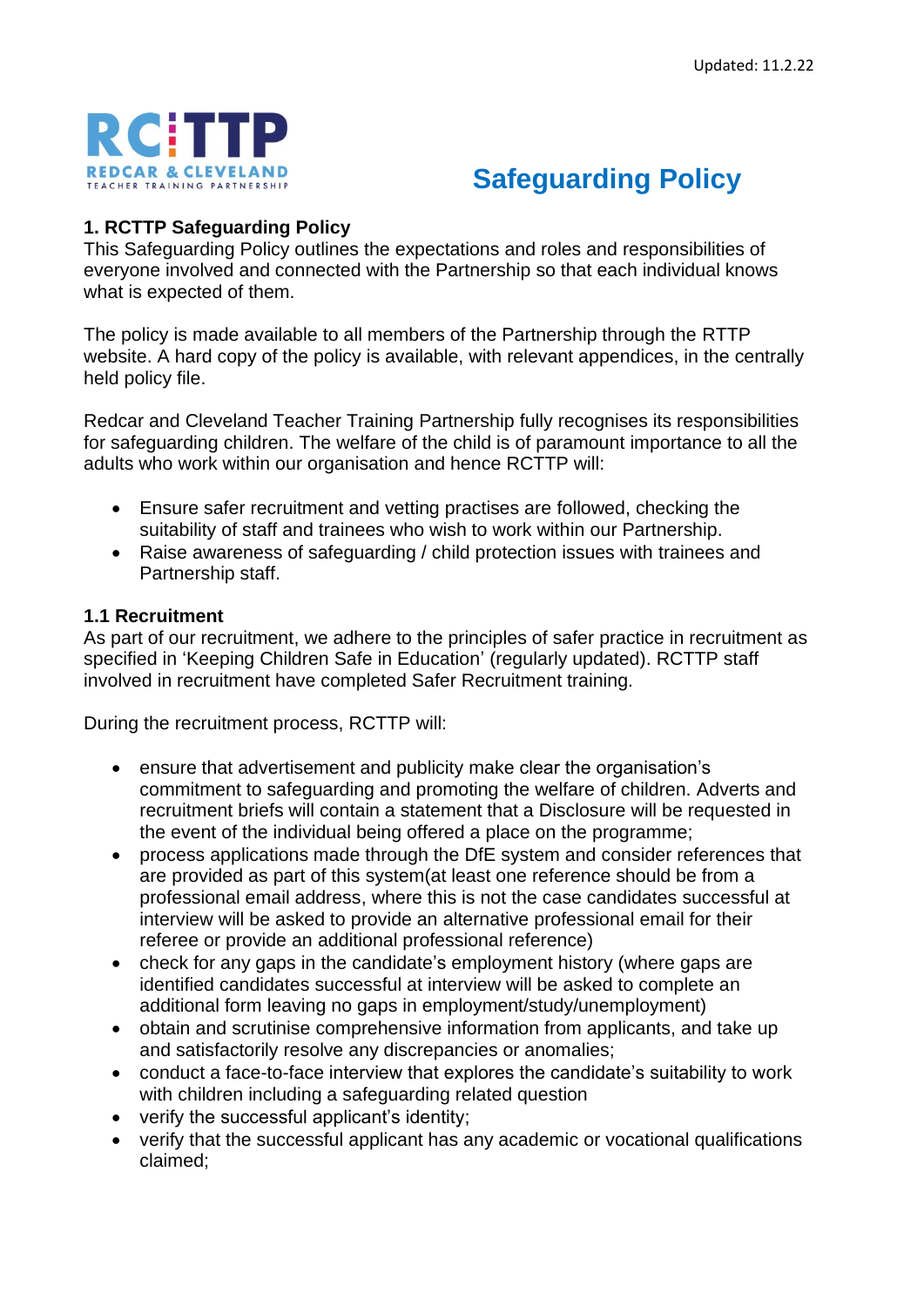• As part of the interview explain to candidates that Enhanced DBS clearance and suitable references will be a condition of any offer made.

# **1.2 DBS**

All trainees are required to gain an Enhanced DBS clearance through Redcar and Cleveland Borough Council before the commencement of the course. The document and identity checks are completed by RCTTP in line with council policy. RCTTP will confirm to schools that a trainee's DBS check has been completed and that the individual has been judged to be suitable to work with children. Schools may record this evidence in their single central record. Trainees will also be subject to a prohibition order check which is completed by RCBC HR.

RCTTP will check any trainee who is already registered as having a TRN to determine if they have been removed from a programme because they have behaved in a way that indicates they may be unsuitable to work with children.

RCTTP have regard to the Disqualification under the Childcare Act 2006 And makes trainees aware of this guidance. It is the trainee's responsibility to declare anything that could compromise their position.

If the individual's DBS provides details of a conviction or other matters, RCTTP will follow RCBC policy (Appendix 6) and discuss the disclosure with the individual concerned, consider the seriousness, the length of time since the offence/other matter occurred and the relevance to the position in question. In line with RCBC policy, the final decision about the suitability of a candidate will be made by Kathryn Boulton (Corporate Director for Children and Families)

Where a trainee has worked or travelled abroad for over 3 months in the previous 5 years they must include it on their DBS application. Where appropriate a letter of good conduct may need to be obtained, this is the trainees responsibility.

DBS information is sent to Partnership Schools in advance of the commencement of the programme. Where a trainee's DBS clearance has not been received prior to the start of the programme the trainee will only be able to commence the school placement at the discretion of the Head Teacher.

In line with ITT criteria schools are made aware that they should not ask trainees for sight of their DBS clearance.

RCTTP will provide confirmation that DBS has been completed to any establishment where additional visits are completed as part of the training programme.

The Programme Manager and Secondary Course Leader will have DBS clearance and carry photo ID issued by RCBC. ITT criteria (Appendix 1) states Partnership Tutors who only have occasional contact with pupils and are not left unsupervised with children do not need DBS clearance, however RCTTP has taken the decision to complete checks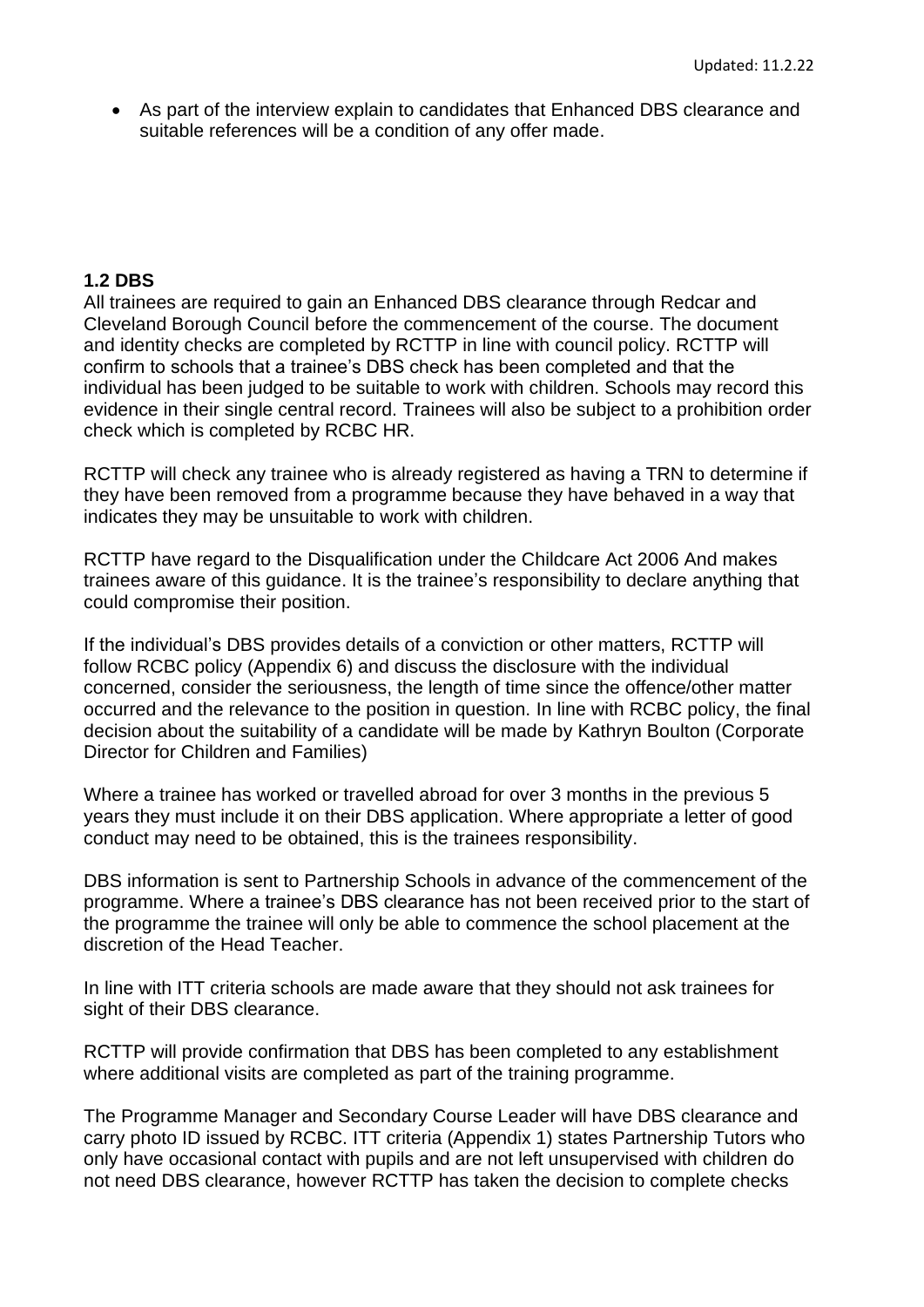for Partnership Tutors through Redcar and Cleveland Council. External Moderators may well have DBS clearance through other organisations but RCTTP will not complete this. Schools will be made aware of this and must ensure that they are at all times that they in the company of individuals that have DBS clearance.

# **1.3 Training**

All trainees will attend Safeguarding training delivered by an external specialist. Trainees also complete online Prevent training.

All trainees will sign a Partnership Agreement (Appendix 7a) that specifies that they must adhere to all school policies and statements relating to Personal and Professional conduct as set out in Part 2 of the Teachers' Standards. Schools ensure that trainees are made aware of school safeguarding procedures. At the start of a placement the school will provide the following documentation

- the school's child protection policy
- the school's staff handbook/code of conduct
- information about the role of the school's designated safeguarding lead

RCTTP will provide all trainees with a copy of the Keeping Children Safe in Education document.

Any issues relating to school policy will be handled by individual schools in consultation with RCTTP with reference to the Concerns Procedures. (Appendix 4)

# **2. Roles and Responsibilities**

#### **2.1 Executive Group**

The Executive Group will:

- review the safeguarding policy on an annual basis
- assess and monitor the impact of this policy by annually reviewing any action taken under it

# **2.2 The Programme Manager**

The Programme Manager will:

- raise a concern with the Executive Group about any issues relating to safeguarding
- monitor the completion of DBS checks
- follow RCBC policy to manage any disclosures in DBS checks

# **2.3 The Course Administrator**

The Course Administrator will:

• complete DBS checks in line with RCBC policy

# **2.4 Partnership Staff**

Partnership Staff will:

• familiarise themselves with this policy and their resulting responsibilities

# **3. Complaints Procedure**